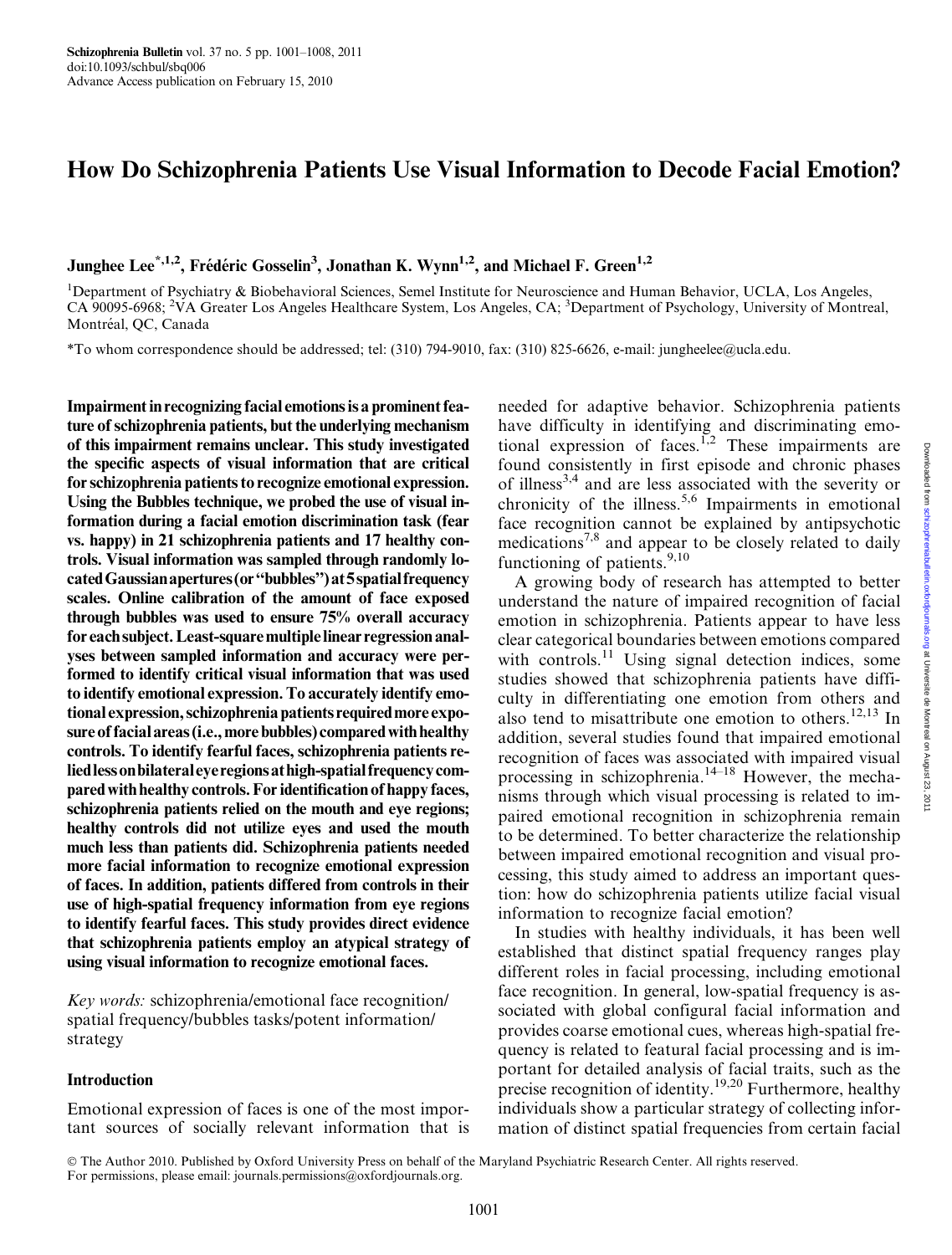regions when recognizing facial emotions.<sup>21</sup> For example, healthy individuals rely more on high-frequency visual information from the eyes to recognize fear but on visual information from the mouth to identify happiness.

The goal of this study was to determine how schizophrenia patients utilize visual facial information to identify the emotional content of faces. To do so, we employed the Bubbles technique. Developed by Gosselin and Schyns, $^{22}$  the Bubbles technique isolates the visual information that is used to recognize or categorize visual objects (e.g., facial affect). In this context, the visual information that is critical for making judgments, including identification of facial emotion, is referred to as ''potent'' information. In a typical experiment using the Bubbles technique, the objects are sampled through an opaque field with randomly located Gaussian apertures or ''bubbles,'' and participants are presented with partial information about an object that is revealed through the bubbles. Sampling can be done separately by spatial frequency bandwidths so that fine and coarse information can be presented simultaneously.<sup>23</sup> Critical visual information underlying accurate recognition (i.e., potent information) can be identified by performing regression analyses on the location of the bubbles and the participants' response (i.e., accuracy data). In the context of facial affect perception, this procedure makes it possible to determine what facial information is critical for correct identification of emotional expression and at which spatial frequency. We focused on fearful and happy emotions because they are highly distinctive<sup>21</sup> and examined the following research questions: (1) do schizophrenia patients require more visual information to correctly identify emotional expression? and (2) what specific visual information (i.e., parts of the face and spatial frequency) do schizophrenia patients rely on when identifying emotional expression?

## Methods

## Participants

Twenty-one (8 females) patients with schizophrenia or schizoaffective disorder  $(N = 3)$  and 17 (6 females) healthy controls were recruited for this study. Participants were recruited from a larger National Institute of Mental Health study ''Early Visual Processing in Schizophrenia'' (PI: M.F.G.). Schizophrenia patients were recruited from outpatient treatment clinics at the Veterans Affairs (VA) Greater Los Angeles Healthcare System and from local board and care facilities. Schizophrenia patients met diagnostic criteria for schizophrenia or schizoaffective disorder using the Structured Clinical Interview for DSM-IV (SCID) Axis I Disorders.<sup>24</sup> Exclusion criteria for patients included: (1) substance abuse or dependence in the last 6 months, (2) current major depressive episode, (3) mental retardation based on review of medical records, (4) history of loss of consciousness for more than 1 h, (5) an identifiable neurological disorder, or (6) insufficient fluency in English.

Normal control participants were recruited through flyers posted in the local community and website postings. Exclusion criteria for control participants included: (1) history of schizophrenia or other psychotic disorder, bipolar disorder, recurrent depression, substance dependence, or any substance abuse in the last 6 months based on the SCID,<sup>25</sup> (2) current major depressive episode, (3) any of the following Axis II disorders: avoidant, paranoid, schizoid, or schizotypal, based on the SCID for Axis II disorders,  $^{26}$  (4) schizophrenia or other psychotic disorder in a first-degree relative, (5) any significant neurological disorder or head injury, or (6) insufficient fluency in English.

Schizophrenia patients and normal controls were comparable in terms of age and parental education but not personal education (for demographic information, see table 1). Clinical symptoms for patients were rated using the expanded 24-item version of the Brief Psychiatric Rating Scale  $(BPRS)^{27,28}$ ; and the Scale for Assessment of Negative Symptoms  $(SANS)^{29}$  (table 1). All the patients were taking antipsychotic medications at the time of testing (aripiprazole,  $n = 9$ ; clozapine,  $n = 2$ ; olanzapine,  $n = 2$ ; prolixin decanoate,  $n = 1$ ; quetiapine,  $n = 4$ ; risperidone,  $n = 2$ ). All participants had normal or corrected to normal vision of at least 20/30.

All interviewers were trained through the Treatment Unit of the Department of Veterans Affairs VISN 22 Mental Illness Research, Education, and Clinical Center. SCID interviewers were trained to a minimum kappa of 0.75 for key psychotic and mood items, and symptom raters were trained to a minimum intraclass correlation of 0.80. All participants were evaluated for the capacity to give informed consent and provided written informed consent after all procedures were fully explained, according to procedures approved by the Institutional Review Boards at UCLA and the VA Greater Los Angeles Healthcare System.

## Bubbles Experiment

The Bubbles experiment was adapted from Gosselin and Schyns.<sup>22</sup> The experiment was programmed with the Psychophysics Toolbox<sup>30</sup> and the Pyramid Tool $b\alpha^{31}$  for Matlab. The original facial stimuli<sup>32</sup> came from 5 Caucasian females and 5 Caucasian male posers. Each poser displayed both a fearful and a happy facial expression, yielding 20 different facial expressions. Faces were normalized for location of the eyes and mouth and lighting and were presented through an elliptical aperture to exclude features outside a face. Figure 1 illustrates the experimental stimulus-generation procedure for a given trial (for more details, see  $^{22,33}$ ). First (top row), the original facial stimuli (upper left image) were decomposed into 5 bands of spatial frequency bandwidth of one octave each (85.3–42.7, 42.7–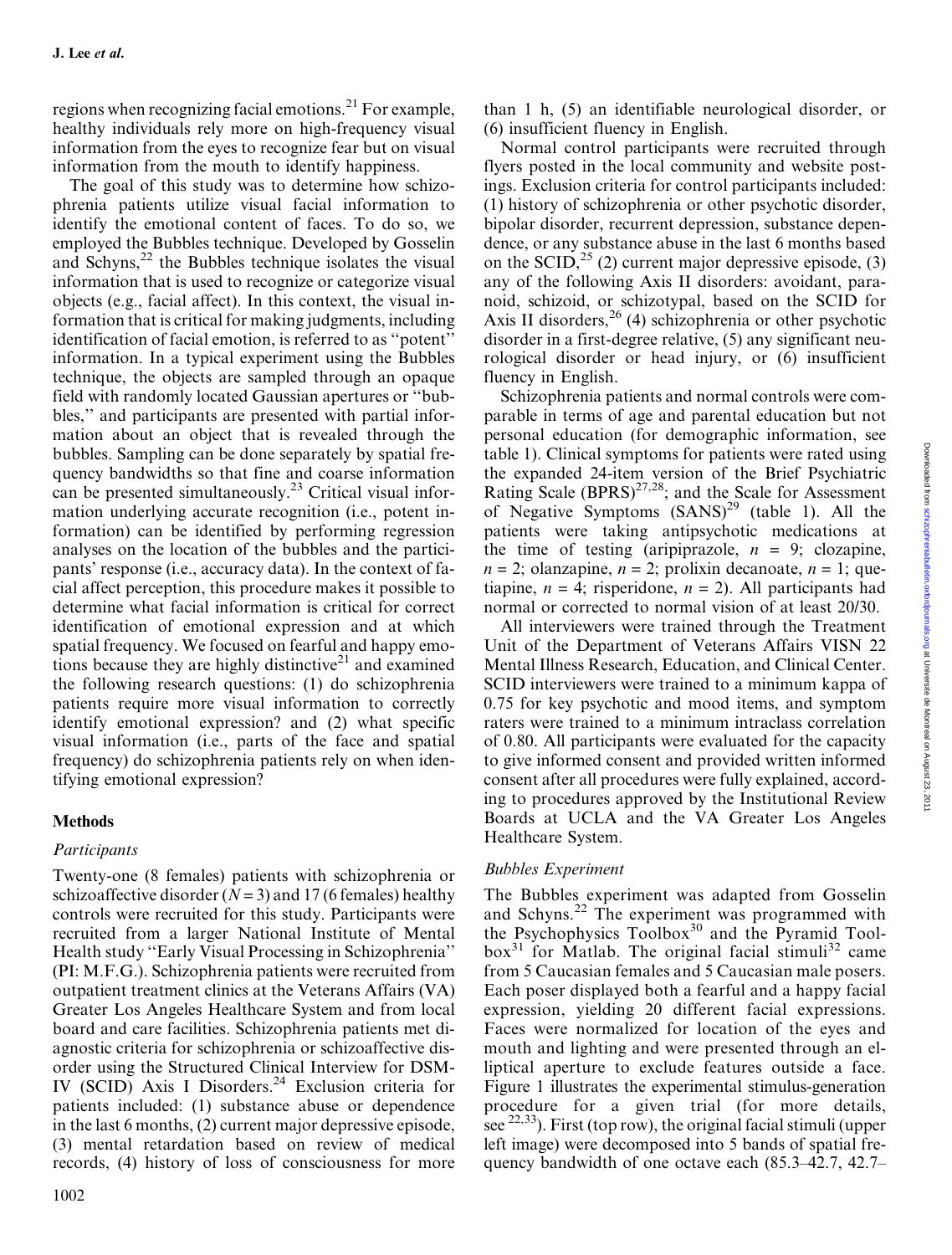|                                              | Schizophrenia Patients | <b>Healthy Controls</b> | <b>Statistics</b>           |
|----------------------------------------------|------------------------|-------------------------|-----------------------------|
| Age                                          | 43.9 $(10.6)$          | 38.8(9.3)               | $t_{36} = 1.53$ , NS        |
| Education (years)                            | 12.4(1.7)              | 15.2(1.2)               | $t_{36} = -5.52, P < .0001$ |
| Parental education (years)                   | 12.4(1.7)              | 14.3(2.3)               | $t_{36} = -0.75$ , NS       |
| Gender (female/male)                         | 8/13                   | 6/11                    |                             |
| Racial breakdown                             |                        |                         |                             |
| Caucasian                                    | 6                      | 9                       |                             |
| Latino                                       |                        |                         |                             |
| Asian                                        | 0                      |                         |                             |
| African–American                             |                        |                         |                             |
| Other/unknown                                | 4                      |                         |                             |
| Brief Psychiatric Rating Scale               | 35.7(9.4)              | NA                      |                             |
| Scale for Assessment of Negative<br>Symptoms | 37.2(11.6)             | NA                      |                             |

Table 1. Demographics of Schizophrenia Patients and Healthy Controls

Note: NS, nonsignificant; NA, not applicable. Values are given as mean (SD).

21.3, 21.3–10.6, 10.6–5.3, and 5.3–2.6 cycles per face width; scale 1–5 from the highest to lowest) using a Laplacian transform. The remaining bandwidth of <2.6 cycles per face served as constant background. Second (middle row), we created a number of randomly positioned Gaussian apertures (i.e., the bubbles). Each aperture had a SD of 3 cycles per image such that the size of the bubbles at each spatial scale was adjusted accordingly. This ensured that bubbles revealed similar amount of visual information across spatial frequencies. Third (bottom row), randomly sampled Gaussian apertures were independently applied to decomposed face images at each of the 5 spatial frequency bandwidths to reveal partial facial information at each spatial frequency. Finally, the information revealed at each spatial frequency was summed to generate an experimental stimulus for each trial (lower right image at the bottom row). This procedure ensured that for each trial, facial information revealed by the bubbles (i.e., facial features at each spatial frequency) was randomly sampled.

At the beginning of each trial, one experimental stimulus appeared on the screen subtending  $5.73 \times 5.73$ degrees of visual angle, and participants were asked to press a key on a computer keyboard to indicate whether the emotion was fear or happiness. Stimuli remained on the screen until participants made their response. Accuracy was recorded, and feedback was given on each trial. We adjusted the number of bubbles on a trial-by-trial basis equally at all spatial frequencies using the QUEST



Fig. 1. Illustration of How the Bubbles Stimuli Were Generated. First, each of original faces was decomposed into 5 spatial frequency bandwidths of one octave each (the first row). Second, each spatial frequency bandwidth was independently sampled with randomly positioned Gaussian apertures or bubbles (the second row). Third, randomly sampled Gaussian apertures were applied to a decomposed face image at each spatial frequency to reveal partial facial information at each spatial frequency (the third row). The sampled information across spatial frequencies (plus a constant, nonsampled, and coarsest sixth spatial frequency) was combined to produce an experimental stimulus (the rightmost image in the third row) at a given trial.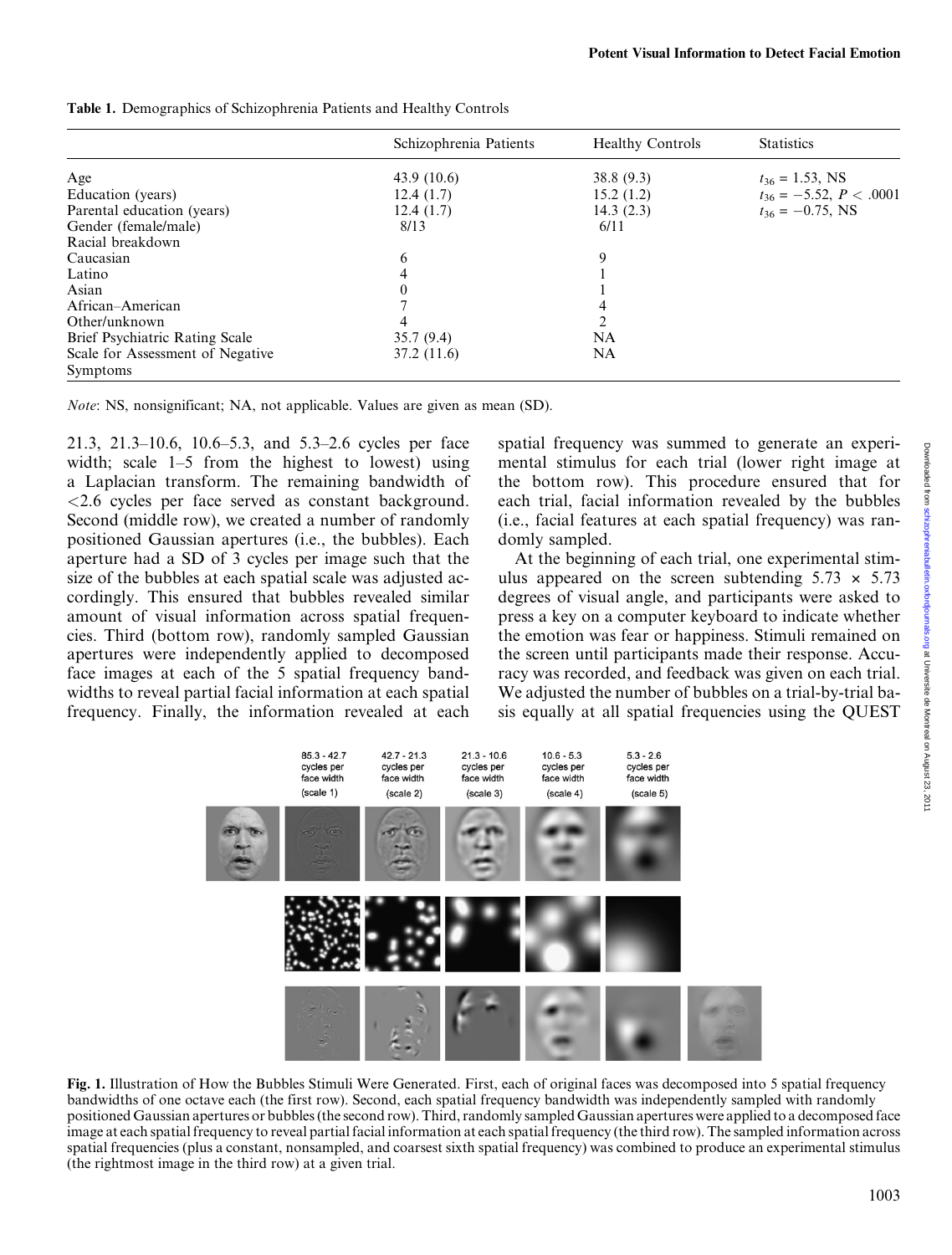

Fig. 2. Classification Images that Reveal Visual Facial Information Significantly Correlated with Correct Identification of Fear (A) and Happiness (B). For an illustrative purpose, the classification images were overlaid with faces decomposed at each spatial frequency indicated by the numbers above the images. The areas in red indicate facial features that healthy controls utilized significantly to identity fear (A) and happy (B). The areas in green show facial features that schizophrenia patients made use of to identity fear (A) and happy (B). The areas in yellow indicate facial features that both healthy controls and schizophrenia patients used.

algorithm<sup>34</sup> to maintain correct differentiation at a rate of 75%. No separate adjustment was made for each separate emotion. Participants finished 20 practice trials with the experiment stimuli generated by the original 20 emotional expression images. The experiment consisted of 15 blocks of 80 trials each (i.e., 20 emotional expressions, repeated 4 times) and lasted about an hour.

## Statistical Analysis

First, we examined whether groups differed in the amount of information needed for identifying emotional expressions. Because the number of bubbles was adjusted proportionally across all spatial frequencies based on the performance, we compared the average number of bubbles (i.e., the amount of face exposed) for correct trials. Second, to determine the facial features that participants used to discriminate fearful versus happy emotions, we performed least-square multiple linear regression on the location of the center of the bubbles and accuracy data. The plane of regression coefficient from this analysis is called a classification image. We computed a classification image per subject per emotion at each spatial frequency. To increase signal-to-noise ratio, we summed all classification images within each group per emotion and per band of spatial frequency. We then smoothed the classification images (full width at half maximum = 23.54 pixels) and performed a Z score transformation. To determine which parts of faces participants utilized significantly more (i.e., potent information), we applied a 1-tailed Pixel test to the group classification images (figure 2;  $S_r = 32.93$  pixels;  $Z_{crit} = 3.67$ ;  $P = .05$ ). This statistical threshold was corrected for multiple comparisons while taking into account the spatial correlation inherent to classification images. $35$ 

## Results

One patient (a male patient diagnosed with schizoaffective disorder) was excluded from the data analysis because of invalid data. To determine whether schizophrenia patients need more visual information to correctly identify facial emotion, we compared the number of bubbles between schizophrenia patients and controls. Schizophrenia patients required more facial areas to correctly identify facial emotions compared with healthy controls (the number of bubbles:  $68.7 \pm 34.9$ and  $38.2 \pm 10.0$ ,  $t_{35} = 3.47$ ,  $P < .001$ , for patients and controls, respectively). The number of bubbles in schizophrenia patients was not associated with clinical symptom (BPRS total,  $r = .10$ ,  $P = .67$ ; SANS total,  $r = .04$ ,  $P = .84$ ).

Figure 2 shows facial information that was significantly correlated with accurate identification of emotions in schizophrenia patients (areas in green) and healthy controls (areas in red); the areas in yellow indicate facial features that both schizophrenia patients and healthy controls used. Figure 3 displays crucial facial features for identification of emotional expression that were summed across spatial frequencies in schizophrenia patients and healthy controls.

For fearful faces (figure 2, first row), facial features that were utilized most effectively in healthy controls were the bilateral eye regions at high-spatial frequency (scale 1) and the mouth regions at mid-range spatial frequencies (scales 2–4). Schizophrenia patients also utilized mouth regions at mid-range spatial frequencies and left eyebrow (scales 2–4), but patients did not use visual information from the eyes at high-spatial frequency (scale 1). For happy faces, healthy controls used the mouth at spatial scale 2 (areas in red and yellow on the second row). In contrast, schizophrenia patients utilized regions around the mouth at high-spatial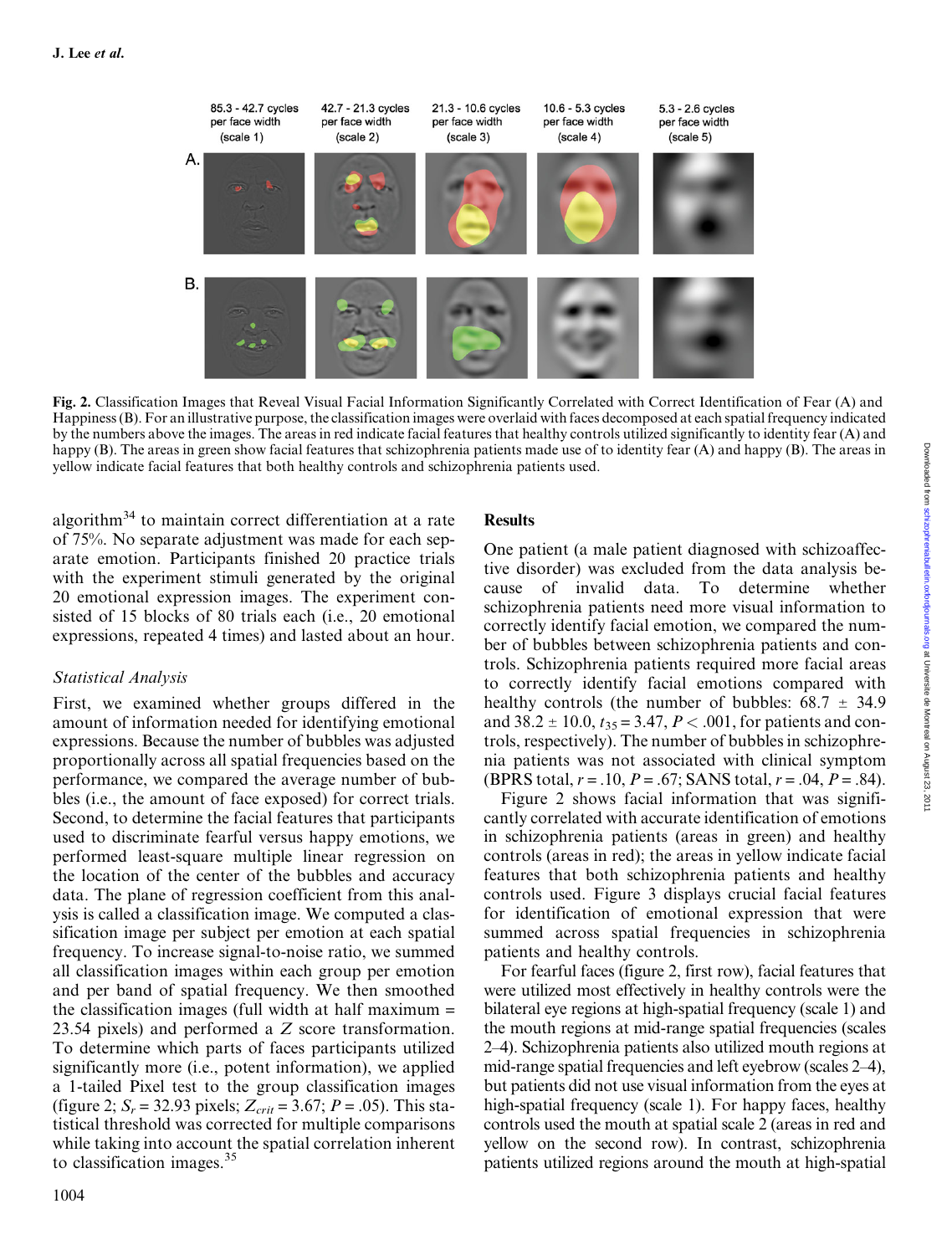

Fig. 3. Images that Summed Potent Visual Information across Spatial Frequencies for Correct Identification of Emotional Expressions: (A) fear in healthy controls, (B) fear in schizophrenia patients, (C) happy in healthy controls, and (D) happy in schizophrenia patients.

frequency (scale 1) and the mouth and the eyes at midrange spatial frequencies (scale 2 and 3; areas in green on the second row).

Figure 2 suggests that schizophrenia patients used an atypical strategy to collect visual information from the eyes and mouth regions, compared with healthy controls. We further examined the data by spatial frequency to determine whether patients used a distinctly different strategy to collect visual information from these facial regions of interests (ROIs; eyes and mouth). We extracted maximum z values from these ROIs for each emotional expres-

Table 2. Maximum z Values from Eyes and Mouth Regions

|         |       |              | Controls                 | Patients                  |
|---------|-------|--------------|--------------------------|---------------------------|
| Scale 1 | Fear  | Eve<br>Mouth | 2.71(0.57)<br>2.06(0.72) | 2.12(0.80)<br>2.06(0.83)  |
|         | Happy | Eye<br>Mouth | 2.18(0.51)<br>2.33(0.73) | 2.52(0.59)<br>2.86(0.75)  |
| Scale 2 | Fear  | Eye<br>Mouth | 2.69(0.72)<br>2.44(0.70) | 2.18(0.62)<br>2.54(0.76)  |
|         | Happy | Eye<br>Mouth | 2.48(0.68)<br>2.73(0.83) | 2.49(0.46)<br>2.59(0.76)  |
| Scale 3 | Fear  | Eye<br>Mouth | 2.19(0.49)<br>2.71(0.67) | 2.23(0.52)<br>2.30(0.57)  |
|         | Happy | Eye<br>Mouth | 2.09(0.55)<br>1.97(0.52) | 2.09(0.64)<br>2.16(0.52)  |
| Scale 4 | Fear  | Eye<br>Mouth | 2.32(0.59)<br>2.05(0.58) | 1.91 (0.58)<br>2.01(0.54) |
|         | Happy | Eye<br>Mouth | 1.82(0.70)<br>1.48(0.40) | 1.83(0.54)<br>1.99(0.81)  |

Note: Values are given as mean (SD).

sion at each spatial scale (i.e., scales 1–4; see table 2) and performed a repeated-measures analysis of variance with emotion as a within-subject factor and group as a between-subject factor for each ROI for each spatial scale separately. For spatial scale 1 (highest spatial frequency), there was a significant emotion by group interaction for the eye region  $(F_{1,35} = 9.99, P < .01)$ . Post hoc analyses revealed a significant group difference for fear identification ( $P <$ .05), with controls utilizing the eye region more than patients. There was a nonsignificant difference in the opposite direction (controls < patients) for happy faces  $(P = .14)$ . For the mouth region at spatial scale 1, a main effect of emotion was significant  $(F_{1,35} = 8.787,$  $P < .001$ ), indicating that both groups showed higher utilization of the mouth to identify happiness. For spatial scale 2, neither ROI showed a significant effect. For spatial scale 3, there were no significant effects for the eyes. However, there was a main effect of emotion ( $F_{1,35} = 9.651$ ,  $P <$ .01) and an emotion by group interaction ( $F_{1,35} = 4.365$ ,  $P < .05$ ) for the mouth. Controls depended heavily on the mouth for fear but relatively little for happiness; patients utilized the mouth about the same for both emotions. For spatial scale 4, there were no significant effects for the eyes. A main effect of emotion was significant  $(F_{1,35} = 4.62)$ ,  $P < .05$ ) for the mouth, indicating that both groups utilized this region more for fear than happy expressions.

### **Discussion**

Determining how schizophrenia patients visually decode emotional content from faces is crucial to understanding the nature of impaired emotion perception in schizophrenia. With the Bubbles procedure, we examined how schizophrenia patients employ visual information to judge emotional expression of faces. The amount of visual information revealed by the bubbles across trials was adjusted to maintain 75% accuracy for each participant, so that schizophrenia patients and healthy controls were matched in behavioral performance.

To correctly identify emotional expressions of faces in general, schizophrenia patients required more visual information compared with controls. Moreover, schizophrenia patients used a different strategy of collecting visual information to identify emotional expression. For identifying fearful emotion, schizophrenia patients did not utilize information from the eyes but instead relied on areas around the mouth, whereas healthy controls relied on eyes at highspatial frequency and areas around the mouth at mid-spatial frequencies. To identify happiness, schizophrenia patients relied on the area around the mouth at highand mid-range spatial frequencies and the eyes at midrange spatial frequency, whereas healthy controls only used mid-range spatial frequency information around the mouth. This study is the first, to our knowledge, to identify potent information that is used to make decisions about emotional content of facial stimuli in schizophrenia.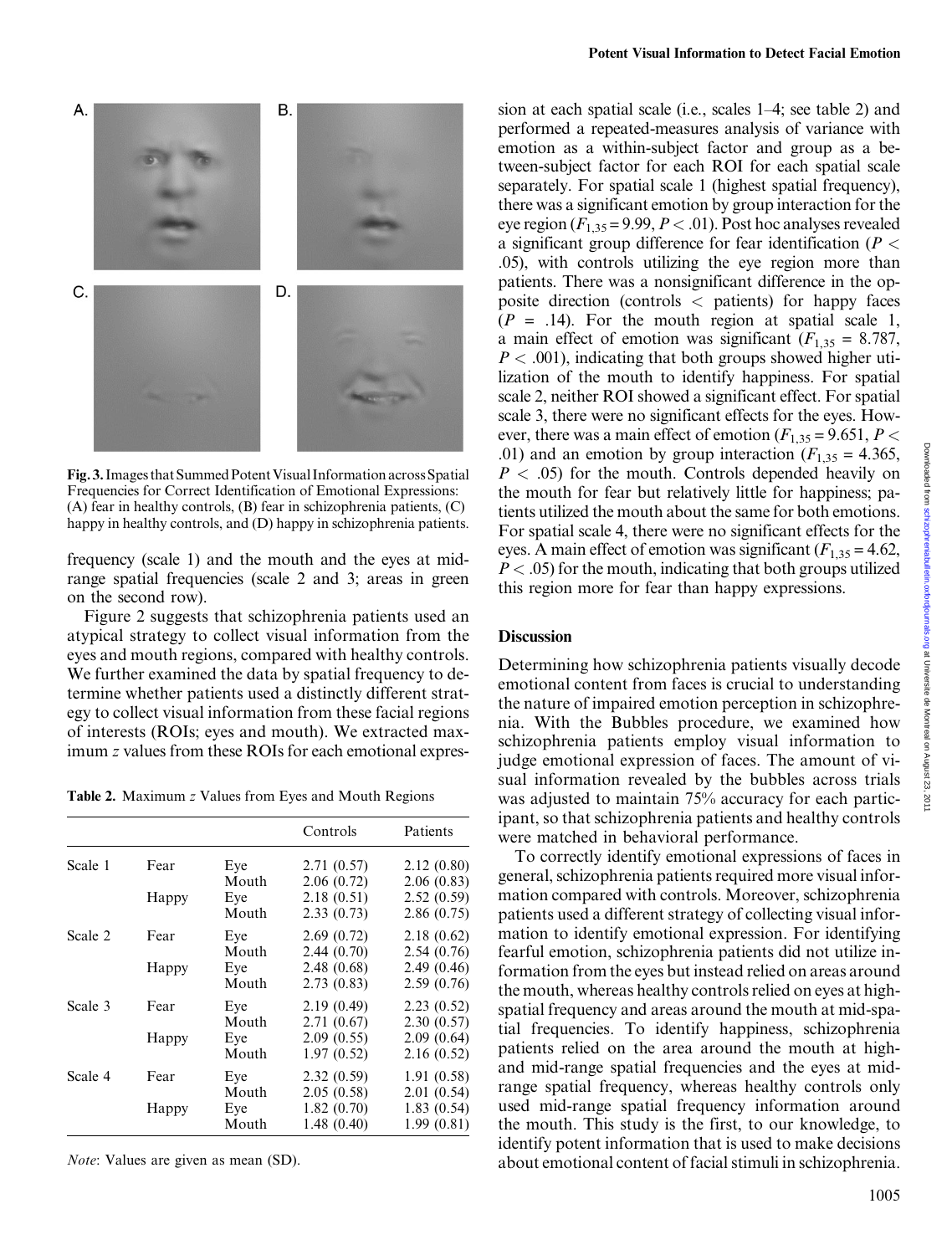Using the Bubbles technique, this study recreated the information that patients used to discriminate emotional expressions. Not only did schizophrenia patients use different facial features but they also utilized different spatial frequencies. Especially this study presented spatial frequency information across all spatial frequency bands simultaneously instead of one spatial frequency bandwidth at a time. In this sense, the current study differs from previous studies that manipulated spatial frequency information in schizophrenia.36 By presenting all spatial frequency bandwidths simultaneously, this study was able to identify which spatial frequency information is more critical at what facial regions. Schizophrenia patients showed an atypical usage of visual information, and this atypical strategy was more prominent in highspatial frequency bandwidth. Previous studies on face processing suggested that schizophrenia patients have more difficulty processing configural facial information than featural face information.<sup>37,38</sup> Considering the role of high-spatial frequency information in featural face processing, $19,20$  the current finding demonstrates that schizophrenia have abnormal featural processing when judging emotional expression of faces.

One major distinction between schizophrenia patients and controls is the usage of high-spatial frequency information from the eye regions. Schizophrenia patients did not use high-spatial frequency information from the eyes to identify fearful emotion, whereas this information was critical for controls. When processing fearful faces, healthy individuals tend to activate the amygdala, an effect that is associated with viewing the eye regions, as opposed to other parts of the face.<sup>39,40</sup> A previous report that used the Bubbles technique showed that a patient with an amygdala lesion used less of the eye regions at high-spatial frequency when recognizing fear.<sup>41</sup> Among schizophrenia patients, studies using functional magnetic resonance imaging found reduced activation associated with processing fearful faces in the amygdala. $42,43$  Our finding of reduced use of high-spatial frequency information around the eyes may be related to the reduced activation of the amygdala to fear in schizophrenia patients. Patients with autism also show an atypical strategy of using visual information to recognize fearful faces, which is similar to what is seen in schizophrenia patients. In those studies, <sup>44,45</sup> autistic patients (as well as their unaffected parents) relied less on the eye areas and more on the mouth areas when judging fear. Furthermore, the parents who used this atypical search strategy to a greater extent were also more likely to be socially aloof, a personality characteristic related to autism.<sup>45</sup> Future studies with larger samples will be able to determine whether this aberrant strategy is associated with other characteristics of schizophrenia patients.

Restricted visual scanning of emotional faces has been previously suggested as a possible mechanism of impaired emotional recognition in schizophrenia patients. $6,46$  In

general, visual scanning measured through eye movements (i.e., visual scan paths) provides useful information about where on the face, and for how long, people look when judging emotions. However, these studies do not inform us how schizophrenia patients use visual information. Knowing where someone is looking does not tell us how he/she uses visual information. In contrast, with the Bubbles technique, this study showed which parts of facial features or what levels of spatial frequency were critical to make decisions about emotional expression of faces. Hence, this study provides information that is not available from studies using visual scan paths.

On the surface, the current study resembles previous studies on visual integration of schizophrenia patients.<sup>47</sup> For example, both perceptual closure tests of visual integration and the Bubbles task include partially obscured stimuli. However, it is difficult to make any inference about visual integration from the current study because it is possible that participants were making decisions by using specific visual cues that do not require integration (e.g., making a decision based on the amount of white above the iris) instead of mentally filling in the rest of faces from bubbles (i.e., visual integration).

Fearful and happy faces were selected because they have been shown to be associated with the most distinct use of facial visual information.<sup>21</sup> Because we only used 2 emotions; however, it is unclear if patients made their decisions based on the presence of the critical features of one emotion or the absence of the critical features of the other emotion. It is possible that this finding characterizes how patients differentiate fear from happy instead of how they recognize each emotion in isolation. Thus, it remains to be tested whether schizophrenia patients would show a similar use of visual information when asked to recognize fear and happiness among more alternatives. Reassuringly, healthy controls in this study showed the same search strategies for fear and happy that were found when people were asked to identify the 6 basic emotions plus neutral faces.<sup>21</sup> Another limitation of this study is that we did not collect the stimulus presentation time during the Bubbles task. It remains to be determined whether schizophrenia patients need longer stimulus presentation time to collect necessary visual information.

In summary, we found that compared with controls schizophrenia patients collected different spatial frequency information from different facial regions when judging emotional expression of faces. The atypical usage of visual information in schizophrenia patients suggests an abnormal processing of featural facial information. This study helps us to better understand the underlying mechanism of impaired recognition of emotional expression in schizophrenia.

## Funding

National Institute of Mental Health Grant MH 43929 (PI: M.F.G.).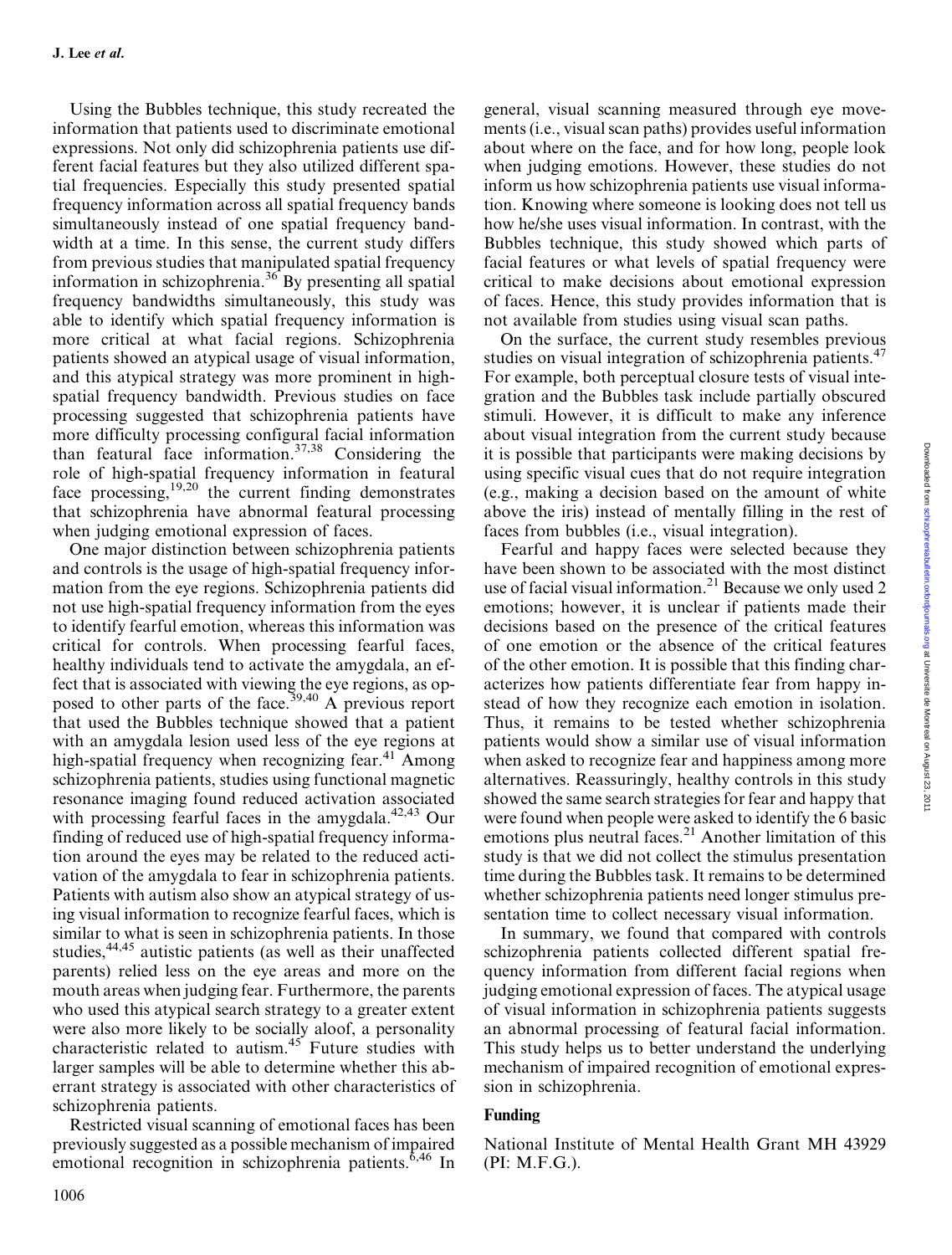## Acknowledgments

The authors wish to thank Shelly Crosby for assistance in data collection.

# References

- 1. Mandal MK, Pandey RP, Prasad AB. Facial expressions of emotions and schizophrenia: a review. Schizophr Bull. 1998;24:399–412.
- 2. Edwards J, Jackson HJ, Pattison PE. Emotion recognition via facial expression and affective prosody in schizophrenia: a methodological review. Clin Psychol Rev. 2002;22(6): 789–832.
- 3. Kohler CG, Turner TH, BIker WB, et al. Facial emotion recognition in schizophrenia: intensity effects and error pattern. Am J Psychiatry. 2003;160:1768–1774.
- 4. Edwards J, Pattison PE, Jackson HJ, Wales RJ. Facial affect and affective prosody recognition in first-episode schizophrenia patients. Schizophr Res. 2001;48:235–253.
- 5. Addington J, Addington D. Neurocognitive and social functioning in schizophrenia: a 2.5 year follow-up study. Schizophr Res. 2000;44(1):47–56.
- 6. Streit M, Wolwer W, Gaebel W. Facial affect recognition and visual scanning behavior in the course of schizophrenia. Schizophr Res. 1997;24(3):311–317.
- 7. Salem J-E, Kring A-M, Kerr S-L. More evidence for generalized poor performance in facial emotion perception in schizophrenia. J Abnorm Psychol. 1996;105(3):480–483.
- 8. Kerr SL, Neale JM. Emotion perception in schizophrenia: specific deficit or further evidence of generalized poor performance? J Abnorm Psychol. 1993;102(2):312–318.
- 9. Brekke J, Kay DD, Lee KS, Green MF. Biosocial pathways to functional outcome in schizophrenia. Schizophr Res. 2005; 80(2–3):213–225.
- 10. Kee KS, Green MF, Mintz J, Brekke JS. Is emotion processing a predictor of functional outcome in schizophrenia? Schizophr Bull. 2003;29(3):487–497.
- 11. Kee KS, Horan WP, Wynn JK, Mintz J, Green MF. An analysis of categorical perception of facial emotion in schizophrenia. Schizophr Res. 2006;87:228–237.
- 12. Tsoi DT, Lee KH, Khokhar WA, et al. Is facial emotion recognition impairment in schizophrenia identical for different emotions? A signal detection analysis. Schizophr Res. 2008;99(1–3):263–269.
- 13. Schneider F, Gur RC, Koch K, et al. Impairment in the specificity of emotion processing in schizophrenia. Am J Psychiatry. 2006;163(3):442–447.
- 14. Turetsky BI, Kohler CG, Indersmitten T, Bhati MT, Charbonnier D, Gur RC. Facial emotion recognition in schizophrenia: when and why does it go awry? Schizophr Res. 2007;94(1–3):253–263.
- 15. Caharel S, Bernard C, Thibaut F, et al. The effects of familiarity and emotional expression on face processing examined by ERPs in patients with schizophrenia. Schizophr Res. 2007;95(1–3):186–196.
- 16. Wynn JK, Lee J, Horan WP, Green MF. Using event-related potentials to explore stages of facial affect recognition deficits in schizophrenia. Schizophr Bull. 2008;34(4):679–687.
- 17. Kosmidis MH, Bozikas VP, Giannakou M, Anezoulaki D, Fantie BD, Karavatos A. Impaired emotion perception in schizophrenia: a differential deficit. Psychiatry Res. 2007;149(1–3):279–284.
- 18. Norton D, McBain R, Holt DJ, Ongur D, Chen Y. Association of impaired facial affect recognition with basic facial and visual processing deficits in schizophrenia. Biol Psychiatry. 2009;65:1094–1098.
- 19. Calder AJ, Young AW, Keane J, Dean M. Configural information in facial expression perception. J Exp Psychol Hum Percept Perform. 2000;26:527–551.
- 20. Goffaux V, Hault B, Michel C, Vuong QC, Rossion B. The respective role of low and high spatial frequency in supporting configural and featural processing of faces. Perception. 2005;34(1):77–86.
- 21. Smith ML, Cottrell GW, Gosselin F, Schyns P-G. Transmitting and decoding facial expression. Psychol Sci. 2005;16(3):184–189.
- 22. Gosselin F, Schyns P-G. Bubbles: a technique to reveal the use of information in recognition tasks. Vision Res. 2001;41:2261–2271.
- 23. Oliva A, Schyns P-G. Coarse blobs, or fine scale edges? Evidence that information diagnosticity changes the perception of complex visual stimuli. Cogn Psychol. 1997; 34:72–107.
- 24. First MB, Spitzer RL, Gibbon M, WIlliams JBW. The Structured Clinical Interview for DSM-IV Axis I Disorders— Patient Edition. New York, NY: Biometrics Research; 1997.
- 25. First MB, Spitzer RL, Gibbon M, Williams JBW. Structured Clinical Interview for DSM-IV Axis I Disorders—Patient Edition. New York, NY: Biometrics Research Department, New York State Psychiatric Institute; 1997.
- 26. First MB, Gibbon M, Spitzer RL, Williams JBW, Benjamin L. Structured Clinical Interview for DSM-IV Avis II Personality Disorders. New York, NY: Biometrics Research Department, New York State Psychiatric Institute; 1996.
- 27. Ventura J, Green MF, Shaner A, Liberman RP. Training and quality assurance with the Brief Psychiatric Rating Scale: ''the drift busters.''. Int J Methods Psychiatr Res. 1993;3:221–224.
- 28. Ventura J, Lukoff D, Nuechterlein KH, Liberman RP, Green MF, Shaner A. Brief Psychiatric Rating Scale (BPRS) expanded version: scales, anchor points, and administration manual. Int J Methods Psychiatr Res. 1993;3:227–243.
- 29. Andreasen NC. Negative symptoms in schizophrenia. Definition and reliability. Arch Gen Psychiatry. 1982;39(7):784–788.
- 30. Brainard DH. The Psychophysics Toolbox. Spat Vis. 1997; 10:433–436.
- 31. Simoncelli EP. Image and Multi-Scale Pyramid Tools [computer program]. Version. New York: Author; 1999.
- 32. Simon D, Craig KD, Gosselin F, Belin P, Rainville P. Recognition and discrimination of prototypical dynamic expressions of pain and emotions. Pain. 2008;135(1–2):55–64.
- 33. Schyns P-G, Bonnar L, Gosselin F. Show me the features! Understanding recognition from the use of visual information. Psychol Sci. 2002;13:402–409.
- 34. Watson AB, Pelli DG. QUEST: a Bayesian adaptive psychometric method. Percept Psychophys. 1983;33:113–120.
- 35. Chauvin A, Worsley KJ, Schyns P-G, Arguin M, Gosselin F. Accurate statistical tests for smooth classification images. J Vis. 2005;5:659–667.
- 36. Silverstein SM, All SD, Kasi R, et al. Increased fusiform area activation in schizophrenia during processing of spatial frequency-degraded faces, as revealed by fMRI. Psychol Med. 2009;1–11.
- 37. Shin YW, Na MH, Ha TH, Kang DH, Yoo SY, Kwon JS. Dysfunction in configural face processing in patients with schizophrenia. Schizophr Bull. 2008;34(3):538–543.